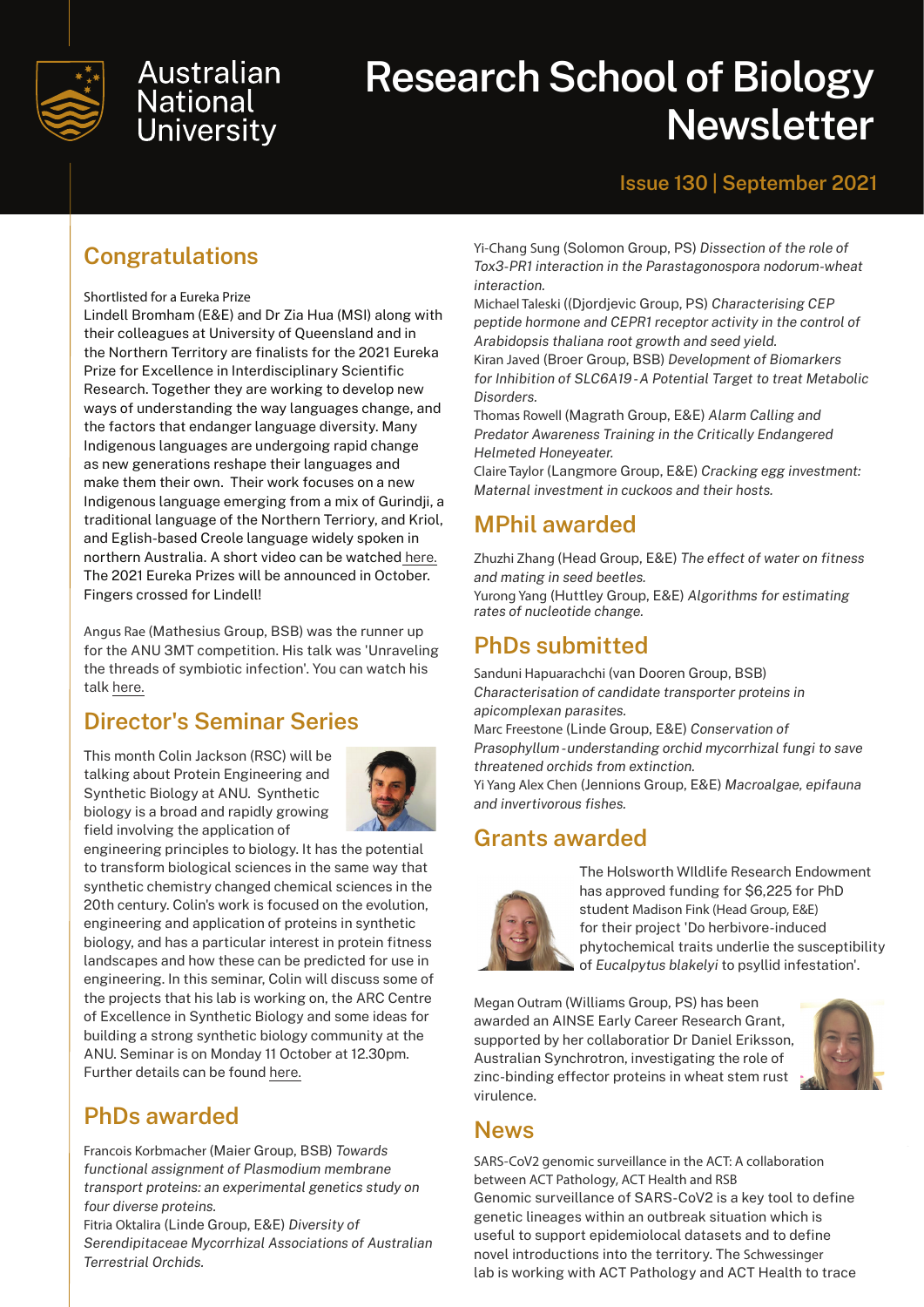SARS-CoV2 during the current outbreak in the ACT via whole genome sequencing. The team has been able to report high quality genome sequences for >85% of cases with turnaround time of 29-42 hrs. This work has facilitated the identification of multiple independent SARS-CoV2 introduction into the ACT. The team is support by Dr. Hall from CSIRO and PhD students from the Williams Group.

Improving yield resistance [This article](https://aus01.safelinks.protection.outlook.com/?url=https%3A%2F%2Fgroundcover.grdc.com.au%2Finnovation%2Fplant-breeding%2Fmachine-learning-powers-up-heat-tolerance-gains%23msdynttrid%3DkO1Ws9nQXhlsCkSlVGSHjtD5i5LvBaQsAmDO5nGXJ0I&data=04%7C01%7CBrad.Posch%40anu.edu.au%7Cd2e17f0db1f64a4223ff08d97bd9e38b%7Ce37d725cab5c46249ae5f0533e486437%7C0%7C0%7C637676998018032251%7CUnknown%7CTWFpbGZsb3d8eyJWIjoiMC4wLjAwMDAiLCJQIjoiV2luMzIiLCJBTiI6Ik1haWwiLCJXVCI6Mn0%3D%7C1000&sdata=UVNhr5g9b28ERrx2PAeE%2BlBshn6AHHrUj%2FynuIqtgxo%3D&reserved=0) highlights an ongoing project that seeks to improve heat tolerance in wheat by focussing on carbon allocation, as well as the development of new phenotyping tools for improving yield resilience. The project began in 2017, and is a collaboration between the ANU (led by Owen Atkin, and including Onoriode Coast and Brad Posch, both from Atkin Group, PS), the University of Sydney, the University of Newcastle, and the Birchip Cropping Group. In addition to experiments at field sites in North Western Victoria and Narrabri, NSW, the phenotyping work also utilised the GRDC-funded APPF growth capsules at the



Brad Posch examining elite wheat lines for heat tolerance in one of the re-fitted shipping containers invested in by GRDC. Photo: Onoriode Coast**.**

ANU, allowing us to study the effects that fine-scale changes in night and day temperature have on wheat metabolism.

#### **In the media**



Fernanda Alves (Langmore Group, E&E) 'How to help one of Australia's rarest birds save itself from extinction' in the [Sydney Morning Herald.](https://apple.news/ASo_41ozJTq6LGUehi7_5Gg) Scientists have struck on an ingenious method of harnessing the homemaking habits of the 40-spotted pardalote to save its

chicks from a grisly fate.

Naomi Langmore's group has their cuckoo research published in a fun article in [ANU in Science.](https://science.anu.edu.au/news-events/news/move-over-magpies-are-cuckoos-meanest-bird) If you thought the magpie was mean, the cuckoo is much worse.



Benjamin Schwessinger (PS) quoted in [Nature](https://www.nature.com/articles/d41586-021-02428-3) publication in the 'Five keys to writing a reproducible lab protocol' article.

Yun Hsiao (Rowell Group, E&E) names three new rare beetle species after their Pokemon and Digimon lookalikes. Three Pokemon – *Articuno, Zapdos* and *Moltres* – inspired the names of three beetles: *Binburrum articuno, Binburrum zapdos and Binburrum moltres.* The beetles and the Pokemon are both hard to find. Digmon is a fictional insect in the Japanese anime TV

series Digimon Adventure. It inspired the name of a new cycad-boring weevil, Demyrsus digimon. The animated Digmon possesses the power of drilling and manipulating the earth.



Similarly, the weevil can bore into the hard trunks of cycads.Some highlights include; [ABC Breakfast](https://aus01.safelinks.protection.outlook.com/?url=https%3A%2F%2Fwww.abc.net.au%2Fnews%2F2021-09-15%2Fcsiro-names-endangered-fly-rupaul-after-celeb-drag-queen-%2F100462730&data=04%7C01%7Cterri.richardson%40anu.edu.au%7C21077947700045ff081e08d97f11650b%7Ce37d725cab5c46249ae5f0533e486437%7C0%7C0%7C637680534947938317%7CUnknown%7CTWFpbGZsb3d8eyJWIjoiMC4wLjAwMDAiLCJQIjoiV2luMzIiLCJBTiI6Ik1haWwiLCJXVCI6Mn0%3D%7C1000&sdata=eurh9i6rtkV1WIP%2BCHBrM9RejCPs8iS5k8K9FkM4qkc%3D&reserved=0), [The](https://www.theguardian.com/australia-news/2021/sep/15/rainbow-colours-and-legs-for-days-australian-fly-species-named-after-drag-star-rupaul)  [Guardian](https://www.theguardian.com/australia-news/2021/sep/15/rainbow-colours-and-legs-for-days-australian-fly-species-named-after-drag-star-rupaul). [CNN](https://aus01.safelinks.protection.outlook.com/?url=https%3A%2F%2Fedition.cnn.com%2F2021%2F09%2F15%2Faustralia%2Frupaul-australian-fly-species-scli-intl-scn%2Findex.html&data=04%7C01%7Cterri.richardson%40anu.edu.au%7C21077947700045ff081e08d97f11650b%7Ce37d725cab5c46249ae5f0533e486437%7C0%7C0%7C637680534947948272%7CUnknown%7CTWFpbGZsb3d8eyJWIjoiMC4wLjAwMDAiLCJQIjoiV2luMzIiLCJBTiI6Ik1haWwiLCJXVCI6Mn0%3D%7C1000&sdata=brg3iswqeWc24rutmlG9UwijWGzJNlFwnxF0bC3RMFY%3D&reserved=0), Yahoo made a [TikTok,](https://aus01.safelinks.protection.outlook.com/?url=https%3A%2F%2Fau.news.yahoo.com%2Frupaul-fly-everything-know-60-025003694.html&data=04%7C01%7Cterri.richardson%40anu.edu.au%7C21077947700045ff081e08d97f11650b%7Ce37d725cab5c46249ae5f0533e486437%7C0%7C0%7C637680534947958227%7CUnknown%7CTWFpbGZsb3d8eyJWIjoiMC4wLjAwMDAiLCJQIjoiV2luMzIiLCJBTiI6Ik1haWwiLCJXVCI6Mn0%3D%7C1000&sdata=EGG7%2BbN84XY6qIAQPnYE5BPC0duSd8Lr1cdmP8Mh2G0%3D&reserved=0) [Canberra Times](https://aus01.safelinks.protection.outlook.com/?url=https%3A%2F%2Fwww.canberratimes.com.au%2Fstory%2F7431808%2Fdrag-queen-fly-among-newly-named-species%2F&data=04%7C01%7Cterri.richardson%40anu.edu.au%7C21077947700045ff081e08d97f11650b%7Ce37d725cab5c46249ae5f0533e486437%7C0%7C0%7C637680534947958227%7CUnknown%7CTWFpbGZsb3d8eyJWIjoiMC4wLjAwMDAiLCJQIjoiV2luMzIiLCJBTiI6Ik1haWwiLCJXVCI6Mn0%3D%7C1000&sdata=9hn3ZP8S6SE9z8W5QWDQER1QAR8Qyj1s7evhRAu3HLo%3D&reserved=0).

#### **Welcome**

Lauren Baseden who has joined our Building and Infrastructure Service Team.

#### **Papers**

Aich U, Head ML, Fox RJ & Jennions MD. Male age alone predicts paternity success under sperm competition when effects of age and past mating effort are experimentally separated. Proceedings of the *Royal Society of London Series B: Biological Sciences.* [http://doi.](https://royalsocietypublishing.org/doi/10.1098/rspb.2021.0979) [org/10.1098/rspb.2021.0979](https://royalsocietypublishing.org/doi/10.1098/rspb.2021.0979)

Alemu IJB & Mallela J. Recent dynamics on turbid-water corals reefs following the 2010 mass bleaching event in Tobago. *Marine Environmental Research.* [https://doi.](https://www.sciencedirect.com/science/article/abs/pii/S0141113621001677?via%3Dihub) [org/10.1016/j.marenvres.2021.105411](https://www.sciencedirect.com/science/article/abs/pii/S0141113621001677?via%3Dihub)

Barrett RL, Clugston JAR, Cook LG, Crisp MD *et al*. Understanding Diversity and Systematics in Australian *Fabaceae Tribe Mirbelieae*. *Diversity.* [https://doi.](https://www.mdpi.com/1424-2818/13/8/391) [org/10.3390/d13080391](https://www.mdpi.com/1424-2818/13/8/391)

Bell CJ, Daza JD, Stanley EL & Laver RJ. Unveiling the elusive: X-rays bring scolecophidian snakes out of the dark. *The Anatomical Record.* [https://doi.org/10.1002/](https://anatomypubs.onlinelibrary.wiley.com/doi/10.1002/ar.24729) [ar.24729](https://anatomypubs.onlinelibrary.wiley.com/doi/10.1002/ar.24729)

Clermont O, Condamine B, Dion S, Gordon DM *et al.* The E phylogroup of *Escherichia coli* is highly diverse and mimics the whole *E. coli* species population structure. *Environmental Microbiology.* [https://doi.](https://sfamjournals.onlinelibrary.wiley.com/doi/10.1111/1462-2920.15742) [org/10.1111/1462-2920.15742](https://sfamjournals.onlinelibrary.wiley.com/doi/10.1111/1462-2920.15742)

Colombelli-Négrel D, Hauber ME, Evans C, Brouwer L *et al.* Prenatal auditory learning in avian vocal learners and non-learners. *Proceedings of the Royal Society of London Series B: Biological Sciences.* [https://doi.org/10.1098/](https://royalsocietypublishing.org/doi/10.1098/rstb.2020.0247) [rstb.2020.0247](https://royalsocietypublishing.org/doi/10.1098/rstb.2020.0247)

Cranston PS. & Krosch M. Dense, continent-wide, molecular and morphological sampling supports old and new taxa in Australian *pentaneurine Tanypodinae* (*Diptera: Chironomidae*). *Austral Entomology*. [https://doi.org/10.1111/](https://onlinelibrary.wiley.com/doi/10.1111/aen.12558) [aen.12558](https://onlinelibrary.wiley.com/doi/10.1111/aen.12558)

Edwards SV, Robin V, Ferrand N & Moritz C. The evolution of comparative phylogeography: putting the geography (and more) into comparative population genomics. *Genome Biology and Evolution*. [https://doi.org/10.1093/](https://academic.oup.com/gbe/advance-article/doi/10.1093/gbe/evab176/6339579) [gbe/evab176](https://academic.oup.com/gbe/advance-article/doi/10.1093/gbe/evab176/6339579)

Esquerré D, Keogh JS, Demangel D *et al.* Rapid radiation and rampant reticulation: Phylogenomics of South American Liolaemus lizards. *Systematic Biology*. [https://](https://academic.oup.com/sysbio/advance-article/doi/10.1093/sysbio/syab058/6321249) [doi.org/10.1093/sysbio/syab058](https://academic.oup.com/sysbio/advance-article/doi/10.1093/sysbio/syab058/6321249)

**2**